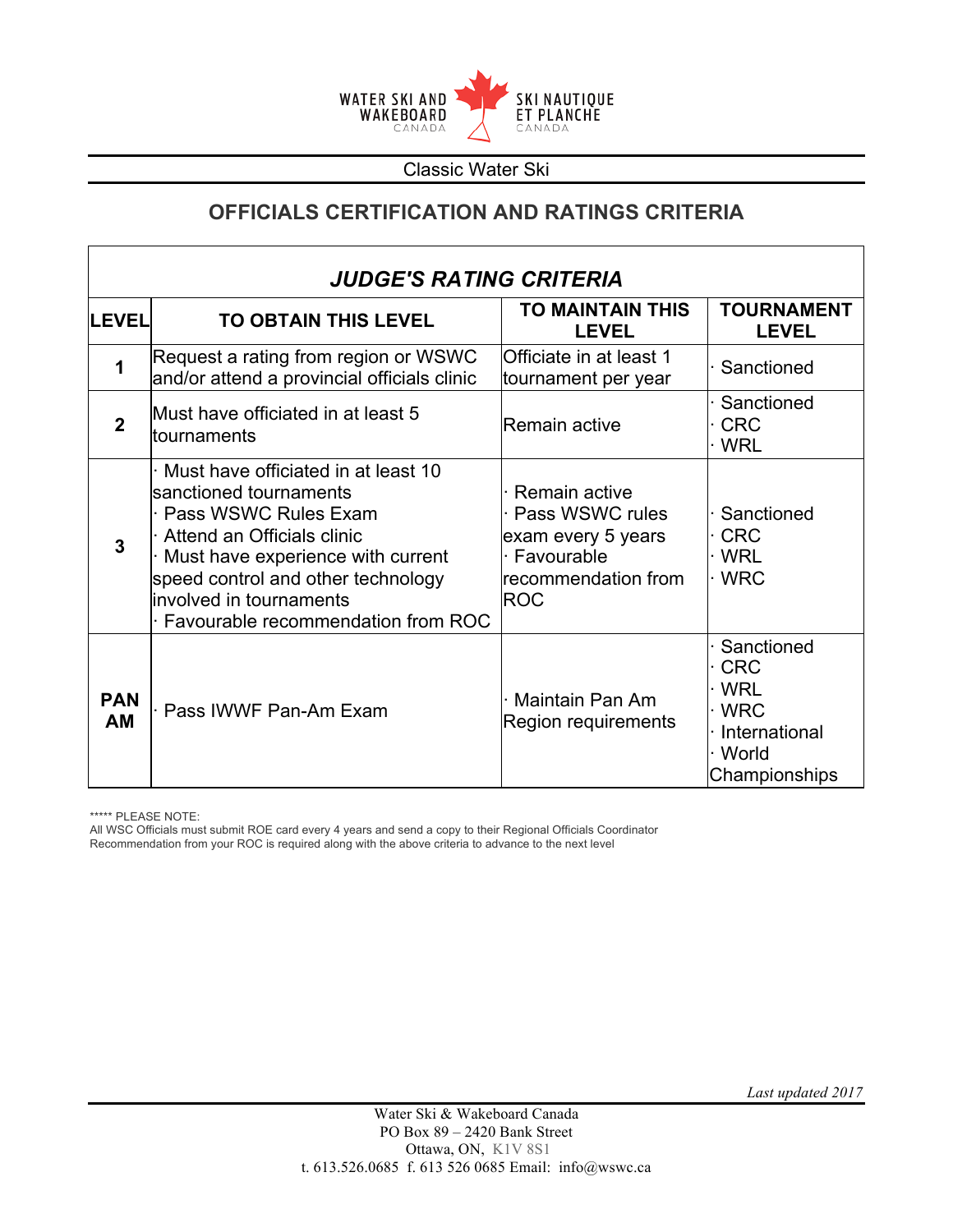

## **OFFICIALS CERTIFICATION AND RATINGS CRITERIA**

| <b>CALCULATOR'S RATING CRITERIA</b> |                                                                                                                                                                                                                                |                                                                                                                                                          |                                                                                          |
|-------------------------------------|--------------------------------------------------------------------------------------------------------------------------------------------------------------------------------------------------------------------------------|----------------------------------------------------------------------------------------------------------------------------------------------------------|------------------------------------------------------------------------------------------|
| <b>LEVEL</b>                        | <b>TO OBTAIN THIS LEVEL</b>                                                                                                                                                                                                    | <b>TO MAINTAIN THIS</b><br><b>LEVEL</b>                                                                                                                  | <b>TOURNAMENT</b><br><b>LEVEL</b>                                                        |
| 1                                   | Request a rating from region or<br>WSWC and/or attend a provincial<br>calculator's clinic                                                                                                                                      | Calculate in at least 1<br>tournament per year                                                                                                           | Sanctioned                                                                               |
|                                     | Must have calculated in at least 5<br>tournaments                                                                                                                                                                              | Calculate in at least 1<br>tournaments per year                                                                                                          | · Sanctioned<br>· CRC (As an<br>assistant)                                               |
| $\mathbf{3}$                        | Total 10 tournaments inclusive (i.e. 5<br>more after achieveing level 2)<br>· Minimum of 3 tournaments must be<br>from Provincials (or better)<br>Pass WSWC Rules Exam<br>Tournaments must occur within a<br>period of 4 years | 2 tournaments per year<br>(average over 4 years)<br>Pass WSC Rules Exam<br>every 5 years<br>Calculate at least 1<br>provincial tournament (or<br>better) | Sanctioned<br>· CRC<br>∙ WRL<br>$\cdot$ WRC<br>International<br>· World<br>Championships |

\*\*\*\*\* PLEASE NOTE:

· All WSC Officials must submit ROE card every 4 years and send a copy to their Regional Officials Coordinator

· Recommendation from your ROC is required along with the above criteria to advance to the next level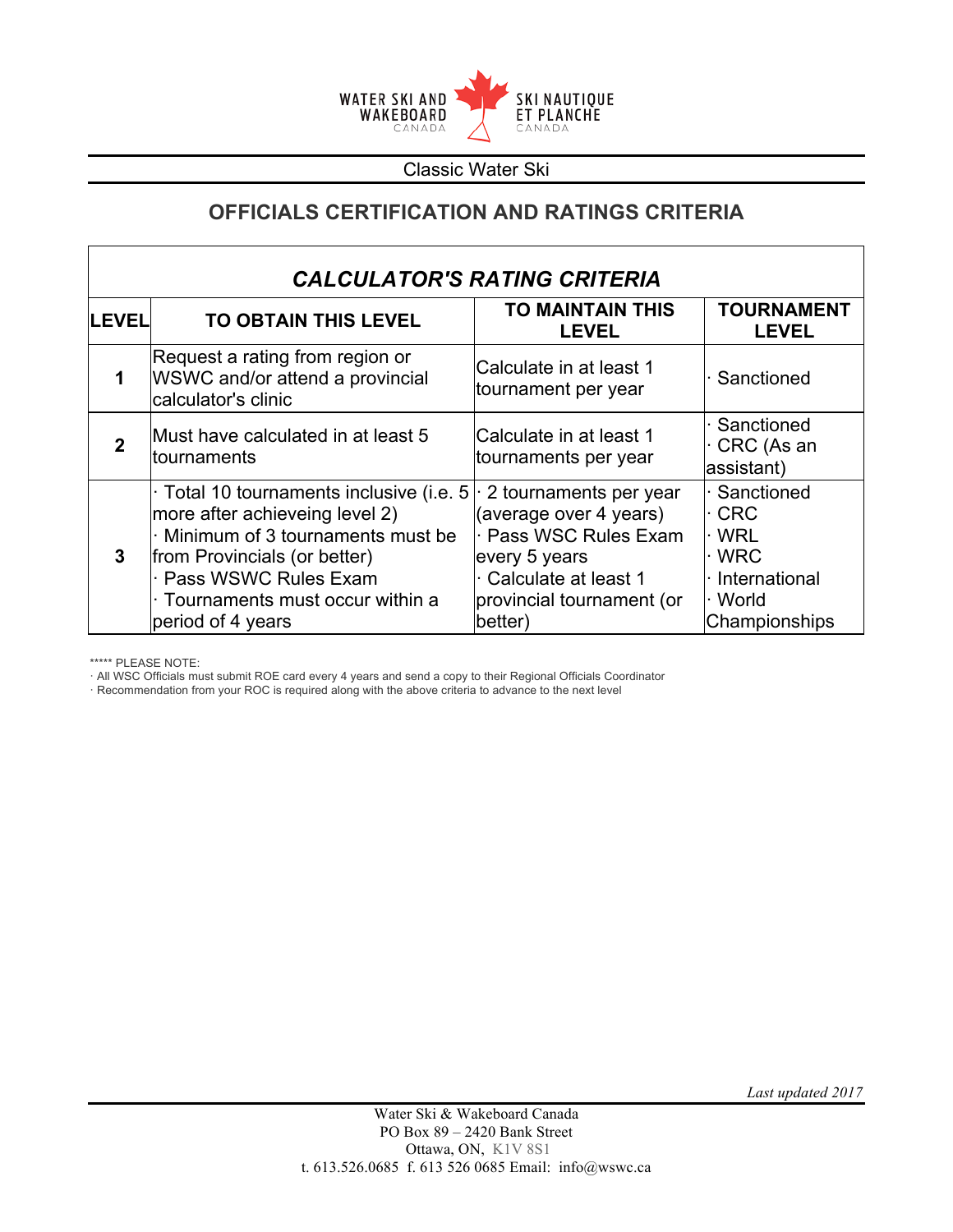

### **OFFICIALS CERTIFICATION AND RATINGS CRITERIA**

| <b>DRIVER'S RATING CRITERIA</b> |                                                                                                                                                                                                                                                                                                                                                                                                    |                                                                                                                                                                                                                                                                                                                                                           |                                                                                       |
|---------------------------------|----------------------------------------------------------------------------------------------------------------------------------------------------------------------------------------------------------------------------------------------------------------------------------------------------------------------------------------------------------------------------------------------------|-----------------------------------------------------------------------------------------------------------------------------------------------------------------------------------------------------------------------------------------------------------------------------------------------------------------------------------------------------------|---------------------------------------------------------------------------------------|
| <b>LEVEL</b>                    | <b>TO OBTAIN THIS LEVEL</b>                                                                                                                                                                                                                                                                                                                                                                        | TO MAINTAIN THIS LEVEL                                                                                                                                                                                                                                                                                                                                    | <b>TOURNAMENT</b><br><b>LEVEL</b>                                                     |
| 1                               | Request a rating from region or<br>WSWC and/or attend a<br>provincial drivers clinic                                                                                                                                                                                                                                                                                                               | Drive in at least 1 tournament per<br>year                                                                                                                                                                                                                                                                                                                | Sanctioned                                                                            |
| $\overline{2}$                  | Drive in at least 5 Class I<br>sanctioned tournaments<br>· Must have pulled an<br>accumulated total of at least 25<br>skiers in each of the three<br>events                                                                                                                                                                                                                                        | Drive a minimum 1 tournament<br>per year<br>Must have pulled an accumulated Sanctioned<br>total of 15 skiers in each of the<br>three events over a period of 4<br>vears                                                                                                                                                                                   | <b>CRC</b>                                                                            |
| 3                               | Must be active Level 2<br>Drive in at least 10 Class I<br>sanctioned tournaments<br>Must have pulled an<br>accumulated total of at least 50<br>skiers in each of the three<br>events<br>· Pass WSWC Rules Exam<br><b>Attend Provincial Driver's</b><br>Clinic<br>Drive 6 tournaments within a 4<br>year period<br>Must have experience with<br>current speed control<br>technology in all 3 events | Drive 6 tournaments within a 4<br>year period<br>Must have pulled an accumulated<br>total of 30 skiers in each of the<br>three events over a period of 4<br>years<br><b>Attend Provincial Driver's Clinic</b><br>within a 5 year period<br>Pass WSWC Rules Exam every<br>5 years<br>Drive at a Provincials (or better)<br>tournament within 4 year period | Sanctioned<br><b>CRC</b><br><b>WRL</b><br>· WRC                                       |
| <b>INT</b>                      | Must be active Level 3 for a<br>minimum of 2 years<br>Apply in writing for review to<br>move up to INT and receive<br>satisfactory assessment<br>Drive in all three events in a<br>minimum of 2 World Ranking<br>List Events within a 4 year<br>period                                                                                                                                             | Drive in all 3 events in at least 1<br>sanctioned tournament in<br>preceding year<br>Drive in 8 tournaments over 4<br>years at least 3 of which must be<br>of provincials, CRC or better<br>Receive a satisfactory INT<br>assessment every 5 years<br>Pass WSWC Rules exam every 5                                                                        | Sanctioned<br><b>CRC</b><br>· WRL<br>∙ WRC<br>International<br>World<br>Championships |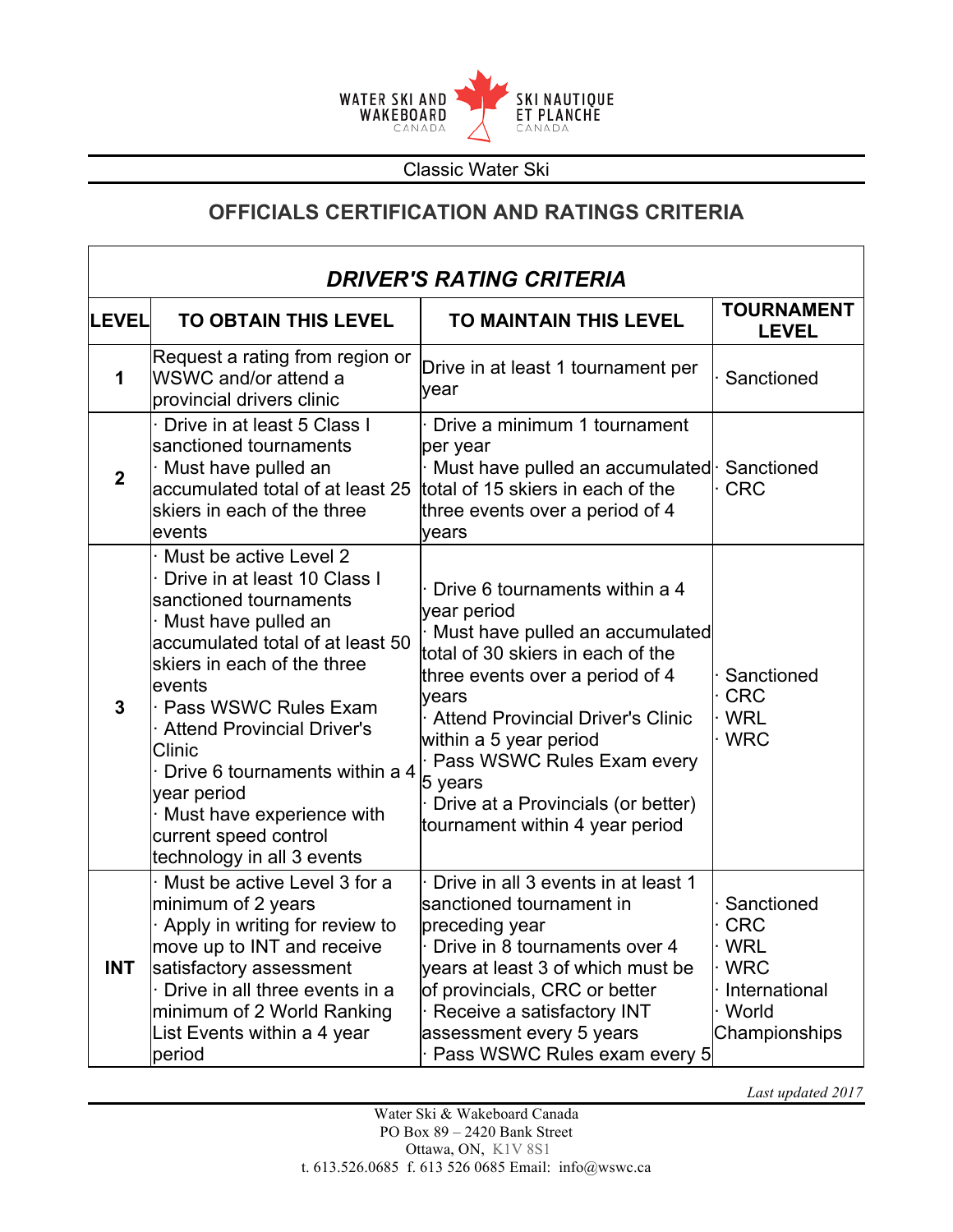

years

\*\*\*\*\* PLEASE NOTE:

All WSC Officials must submit ROE card every 4 years and send a copy to their Regional Officials Coordinator Recommendation from your ROC is required along with the above criteria to advance to the next level

### **OFFICIALS CERTIFICATION AND RATINGS CRITERIA**

| <b>TECHNICAL CONTROLLER RATING CRITERIA</b> |                                                                                                                     |                                                                                                                 |                                                                                                       |
|---------------------------------------------|---------------------------------------------------------------------------------------------------------------------|-----------------------------------------------------------------------------------------------------------------|-------------------------------------------------------------------------------------------------------|
| <b>LEVEL</b>                                | <b>TO OBTAIN THIS LEVEL</b>                                                                                         | TO MAINTAIN THIS LEVEL                                                                                          | <b>TOURNAMENT</b><br><b>LEVEL</b>                                                                     |
| S                                           | Demonstrate ability to fulfill<br>requirements<br>· Request/receive<br>recommendation for rating from<br><b>ROC</b> | Act as TC at 1 WSWC<br>sanctioned tournament per year<br>· Maintain positive performance<br>review from ROC     | Sanctioned                                                                                            |
| <b>RC</b>                                   | Act as assistant TC at a<br>minimum of 2 RC tournaments<br>Attend National TC Clinic or<br>equivalent               | Act as TC at 1 WSWC RC<br>tournament within 4 year period<br>· Maintain positive performance<br>review from ROC | Sanctioned<br>$\cdot$ CRC<br><b>WRL</b><br>$\cdot$ WRC<br>· International<br>· World<br>Championships |

\*\*\*\*\* PLEASE NOTE:

· All WSC Officials must submit ROE card every 4 years and send a copy to their Regional Officials Coordinator

· Recommendation from your ROC is required along with the above criteria to advance to the next level